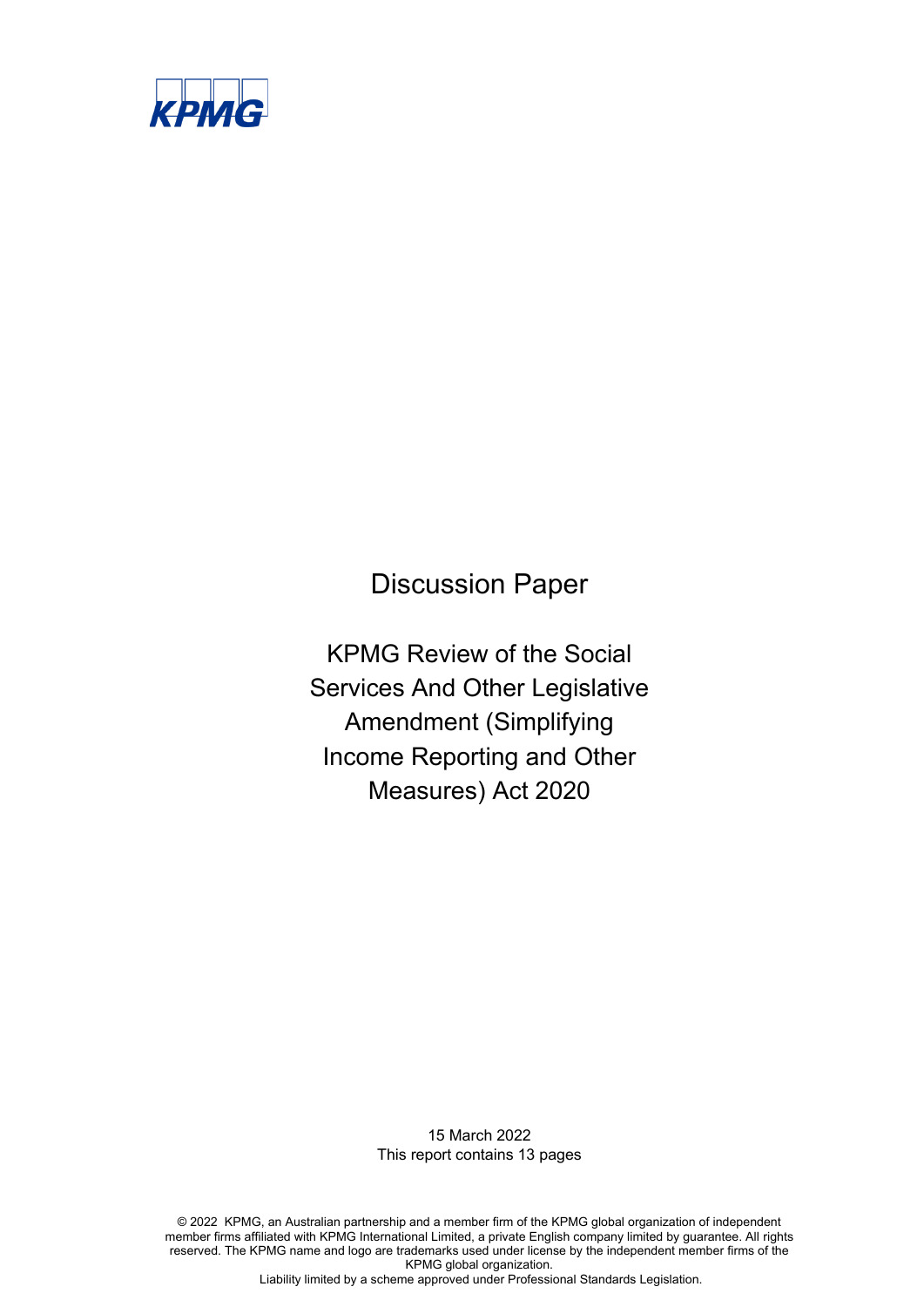

i

## **Contents**

| 1              | Introduction                                     |                |
|----------------|--------------------------------------------------|----------------|
| 1.1            | Purpose of this paper                            |                |
| 1.2            | Aims of the consultation                         | 1              |
| 1.3            | How to have your say                             | $\overline{2}$ |
| 1.4            | Who we want to hear from                         | $\overline{2}$ |
| $\overline{2}$ | <b>Background and context</b>                    | 4              |
| 2.1            | About the change                                 | 4              |
| 2.2            | Who the change applies to                        | $\frac{5}{5}$  |
| 2.3            | Legislative requirement for this review          |                |
| 2.4            | Not in scope                                     | 6              |
| 3              | <b>Consultation Topics</b>                       | 7              |
| 3.1            | Changing from the old model to the current model | 7              |
| 3.2            | Experiences since the change                     | $\overline{7}$ |
| 3.3            | Unintended consequences                          | $\bf 8$        |
| 3.4            | <b>Payments for Pensioners</b>                   | 8              |
| 4              | How to have your say                             | 10             |
| 5              | <b>Disclaimer</b>                                | 11             |
|                |                                                  |                |

We are grateful for the administrative support provided to us by the Department of Social Services.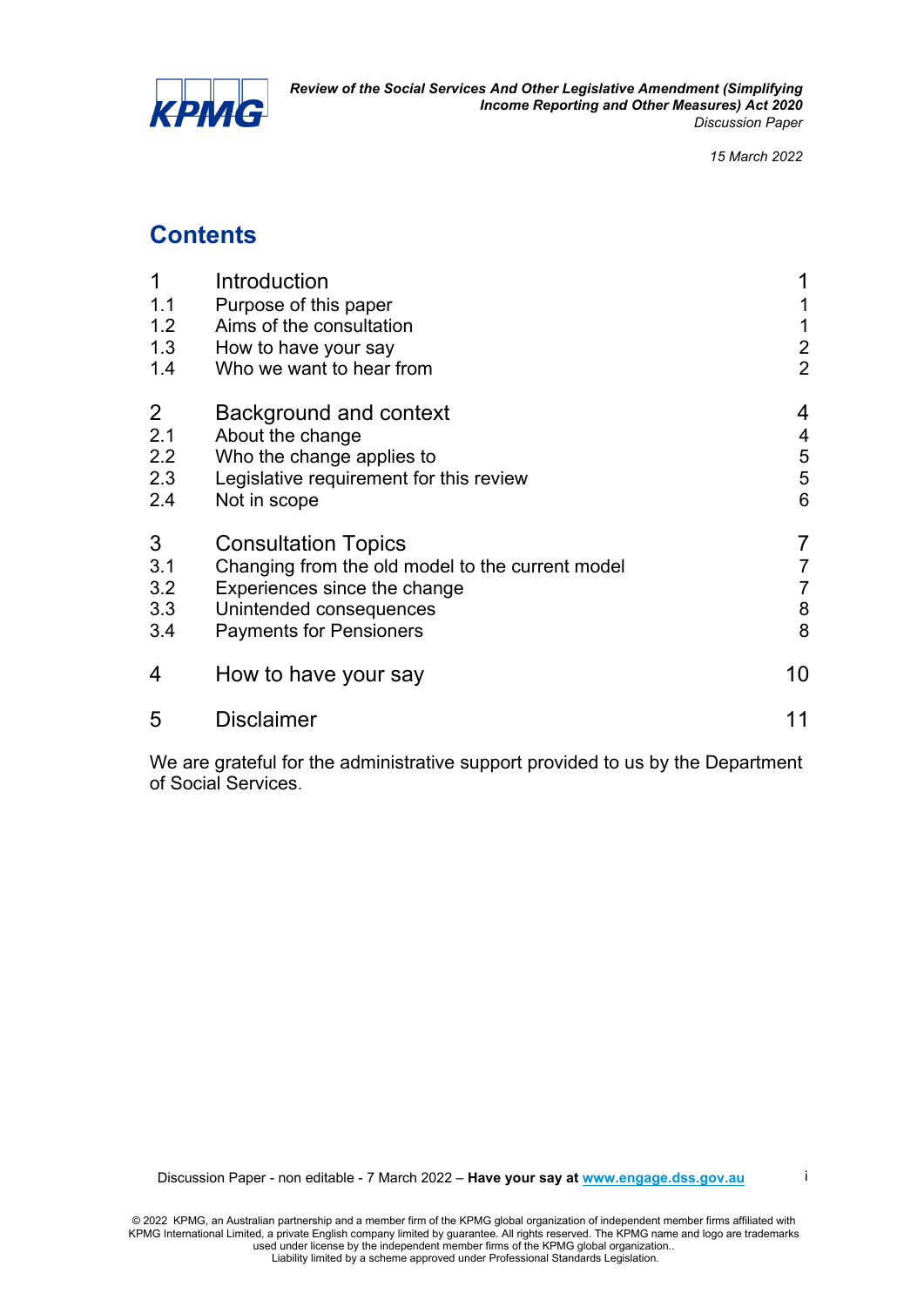

1

# **1 Introduction**

## **1.1 Purpose of this paper**

The purpose of this Discussion Paper is to explain how individuals and organisations can share their views about the change from reporting employment income when it is earned to reporting paid income. This applies to people who receive a social security payment from the Australian Government – that is, anyone who receives pension or allowance from Services Australia. Services Australia is the agency responsible for Centrelink.

This Discussion Paper is for:

- people receiving a social security payment, Farm Household Allowance or Status Resolution Support Services[\\*](#page-2-0)
- organisations who represent or advocate on behalf of people receiving a social security payment, including those with expertise in social security law and other areas of public policy.

This Discussion Paper provides an overview of the consultation topic, process and guidance for stakeholders about how to share their views.

## **1.2 Aims of the consultation**

The consultation seeks to understand the experiences of people reporting income from employment under the **Paid Income Model**, in comparison to the previous **Earned Income Model**.

This consultation forms the basis of an independent review of the *Social Services and Other Legislative Amendment (Simplifying Income Reporting and Other Measures) Act 2020*. This Act changed the way that people receiving social security payment report how much money they receive from an employer.

The review is being undertaken by KPMG, a professional services firm with expertise in public engagement, government advisory and the human services sector.

Views expressed through the review will be summarised into a report, which will be provided to the Minister for Families and Social Services and tabled in Parliament.

<span id="page-2-0"></span>Throughout this paper where we refer to 'social security payment' – this also includes the Farm Allowance and Status Resolution Support Services.

Discussion Paper - non editable - 7 March 2022 – **Have your say at [www.engage.dss.gov.au](http://www.engage.dss.gov.au/)**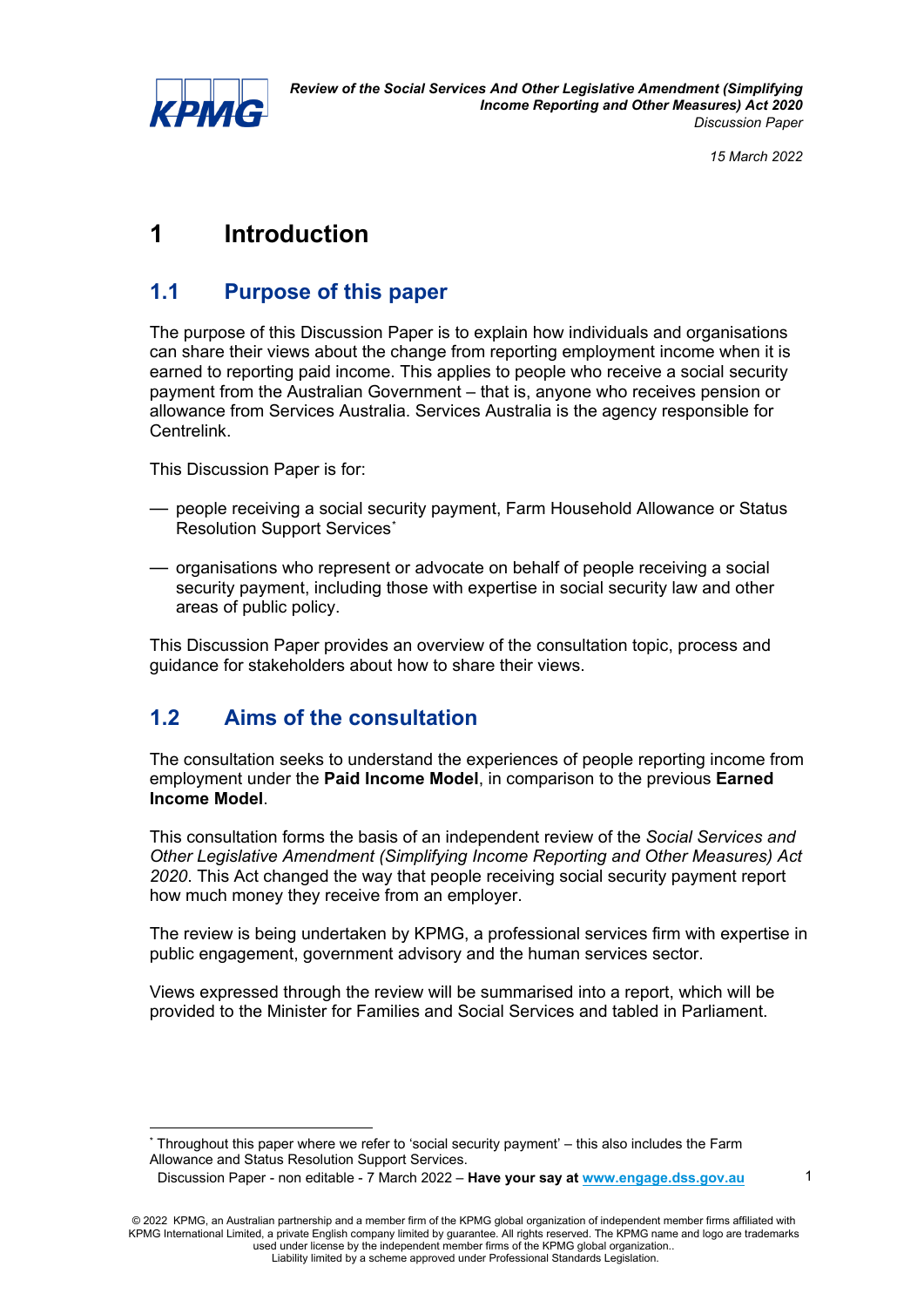

2

## **1.3 How to have your say**

Consultation is open from 15 March 2022 to 22 April 2022. During this time, individuals and organisations submit their views via the DSS Engage platform [\(https://engage.dss.gov.au/\)](https://engage.dss.gov.au/), by either:

— taking part in a short survey; or

— lodging a written submission

All views will be considered. Responses will not be visible to anyone else and will not be directly attributed back to any individual or organisation. More information about how feedback will be used is available on DSS Engage.

Please email **[incomereporting@kpmg.com.au](mailto:au-fmincomereporting@kpmg.com.au)** with any questions or requests for information.

### **1.4 Who we want to hear from**

We want to hear from anyone who receives a social security payment listed under section 2.2 below and reports employment income. This can also include a person's nominee or partner.

We particularly want to hear from people who received social security payment prior to 7 December 2020, and who have continued to receive payment since that date. This is because you will have experienced the change from the Earned Income Model to the Paid Income Model.

We want to hear from all types of people, including:

- people of all ages
- people of all genders
- people all over Australia
- Aboriginal and Torres Strait Islander People
- people from culturally and linguistically diverse backgrounds
- people who are at risk of or are currently experiencing homelessness
- people with a disability
- people with health problems and mental illness

Discussion Paper - non editable - 7 March 2022 – **Have your say at [www.engage.dss.gov.au](http://www.engage.dss.gov.au/)**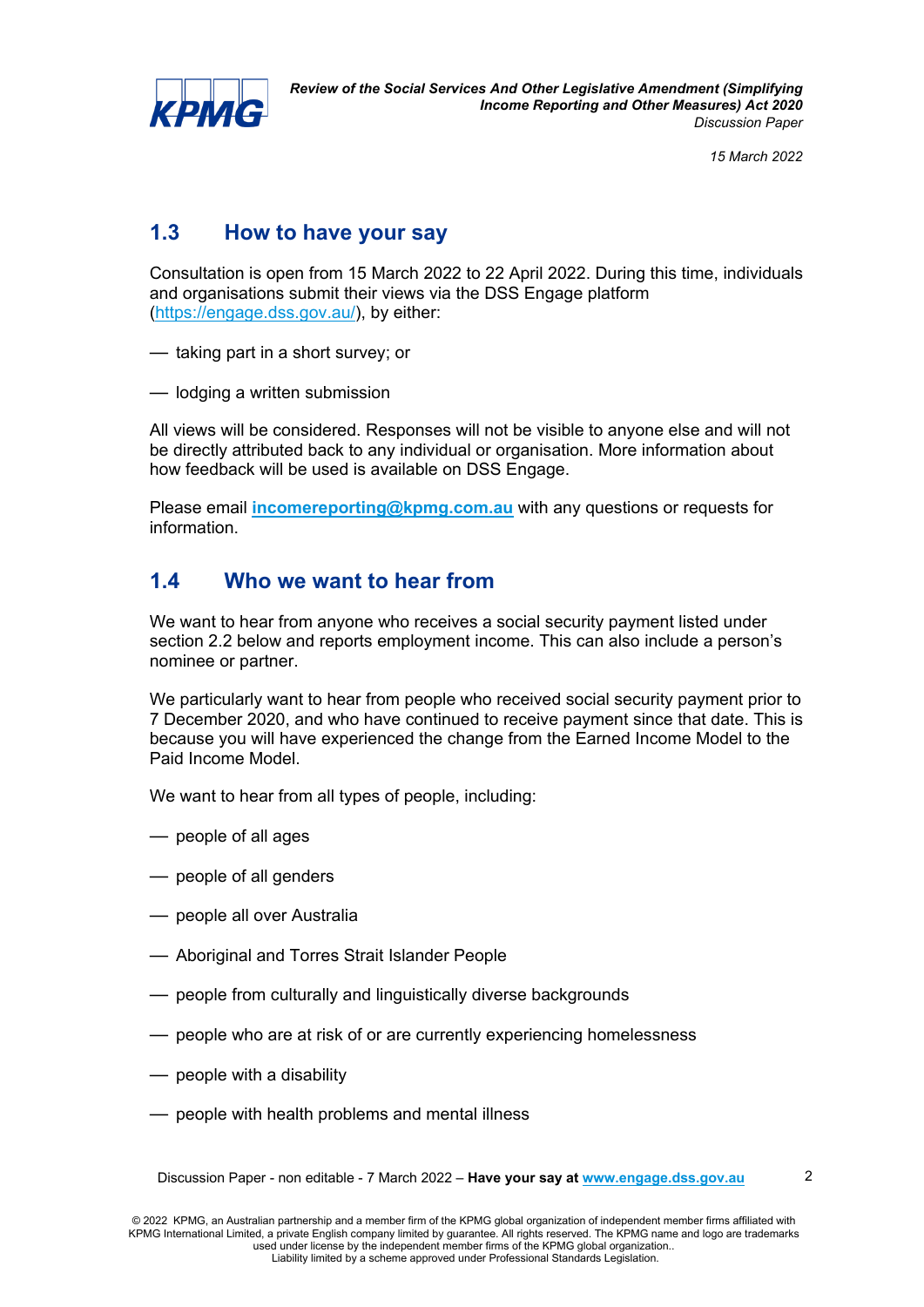

- people who work and receive a social security payment, including job seekers, students, carers, pensioners, parents and veterans
- partners and caregivers of people receiving social security support.

We also want to hear from organisations and groups who represent or advocate on behalf of people receiving social security support, including those with expertise in social security law and other areas of public policy.

Discussion Paper - non editable - 7 March 2022 – **Have your say at [www.engage.dss.gov.au](http://www.engage.dss.gov.au/)**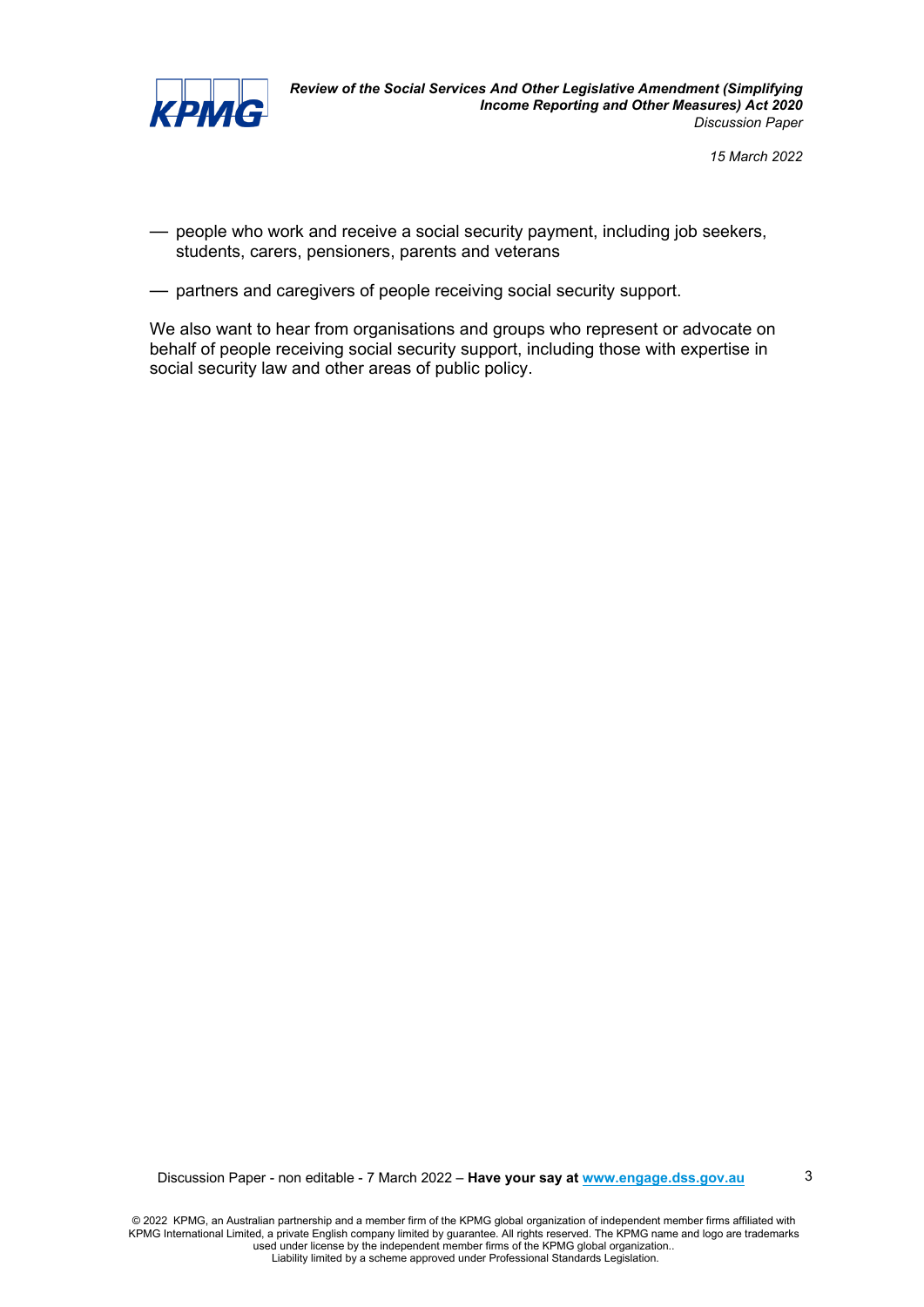

# **2 Background and context**

## **2.1 About the change**

In December 2020, there was a change to the way that people who receive a social security payment from government report the income they receive from an employer.

This change is the result of the *Social Services and Other Legislative Amendment (Simplifying Income Reporting and Other Measures) Act 2020*.

Before December 2020, people had to estimate and report how much money they had earned before tax within a particular reporting period. This might be different to what they were actually paid in that period of time. This was known as the Earned Income Model.

Since the change in December 2020, people have to report how much money they have been paid before tax within a particular reporting period.

This means that people can refer to their (or their partner's) payslip in order to report their gross employment income to Centrelink.

| <b>Earned Income Model</b><br>(prior to 7 December 2020)                                                                                                                                                                                 | <b>Paid Income Model</b><br>(current)                                                                                                        |
|------------------------------------------------------------------------------------------------------------------------------------------------------------------------------------------------------------------------------------------|----------------------------------------------------------------------------------------------------------------------------------------------|
| Report how much you have earned each fortnight,<br>based on the hours you have worked. You might<br>not have received all of this money yet.                                                                                             | Report how much you have been paid each<br>fortnight.                                                                                        |
| Penny works 5 shifts within the reporting period.<br>She calculates the total value of the work she's<br>done in that reporting period, estimates the gross<br>amount (i.e. before tax) she's earned, and reports<br>this to Centrelink. | Penny receives one payslip during the reporting<br>period. She reports the gross amount of income<br><i>(i.e. before tax) to Centrelink.</i> |

This change was intended to:

- make it easier for people to report the correct amount of income they receive from an employer
- reduce the risk of Centrelink paying people more social security support than they are eligible for, resulting in people needing to pay money back to Centrelink
- reduce the risk of Centrelink paying people less social security support than they are eligible for, resulting in people being underpaid by Centrelink.

Discussion Paper - non editable - 7 March 2022 – **Have your say at [www.engage.dss.gov.au](http://www.engage.dss.gov.au/)**

4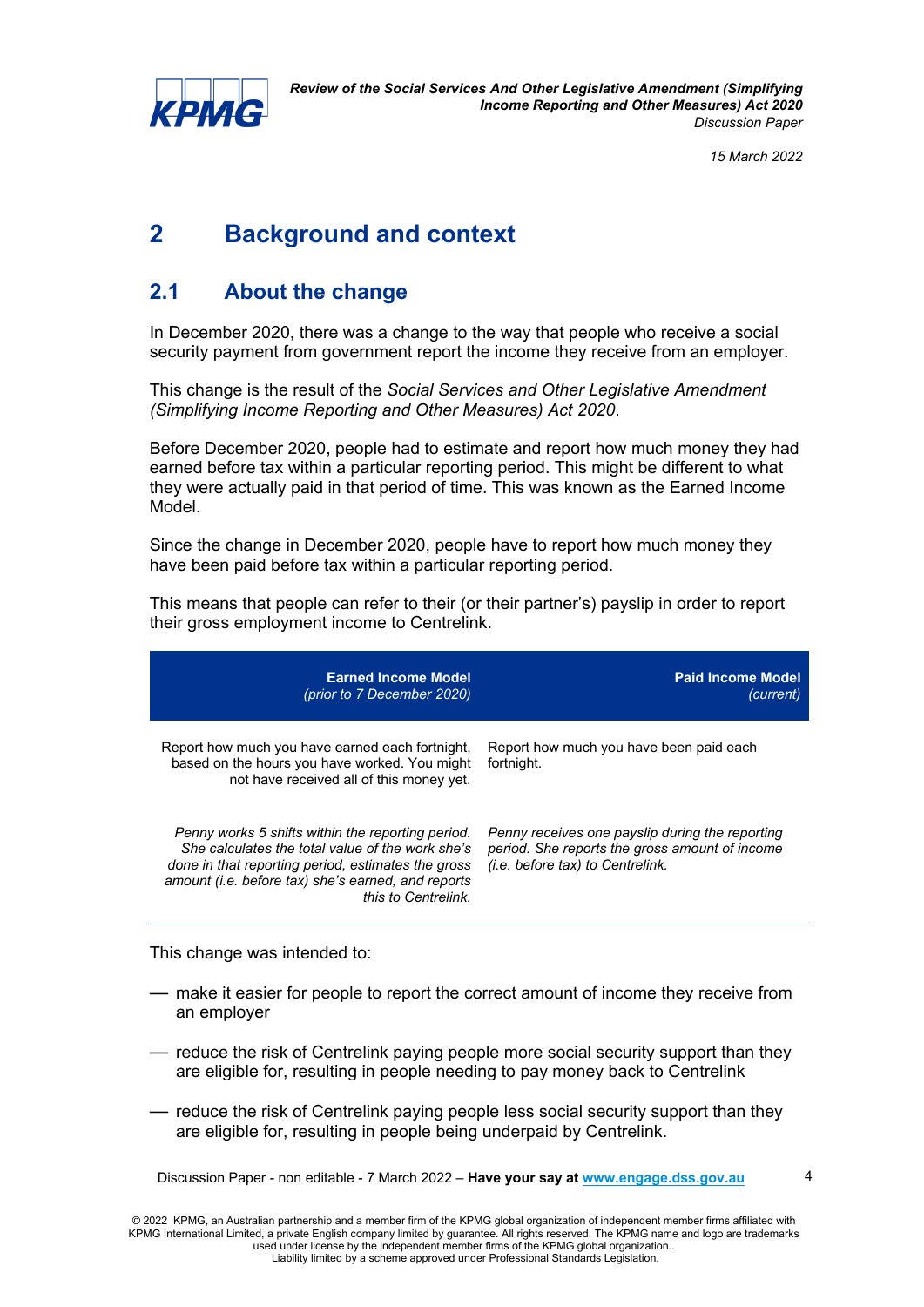

## **2.2 Who the change applies to**

This change affects anyone who reports their employment income for social security purposes, including partners of payment recipients. All of the following payment types are included:

- ABSTUDY
- Age Pension
- Austudy
- Carer Payment
- Disability Support Pension
- Farm Household Allowance
- JobSeeker Payment
- Partner Allowance
- Parenting Payment (single and partnered)
- Special Benefit
- Status Resolution Support Services
- Widow Allowance
- Youth Allowance.

The change does not apply to one-off payments such as the COVID-19 Disaster Payment, Family Tax Benefit, Carer Allowance or any other payments not listed above.

### **2.3 Legislative requirement for this review**

The legislation includes the requirement for an independent review of the impact of the legislation.

To comply with the Act, the department is required to engage an independent reviewer to review the transition to a paid model. The review must commence as soon as practicable after the end of 12 months after the Act took effect, which was 7 December 2020. The Minister must be provided with a written report within 6 months of the commencement of the review and a copy of the report will be tabled in each Houses of Parliament.

Discussion Paper - non editable - 7 March 2022 – **Have your say at [www.engage.dss.gov.au](http://www.engage.dss.gov.au/)**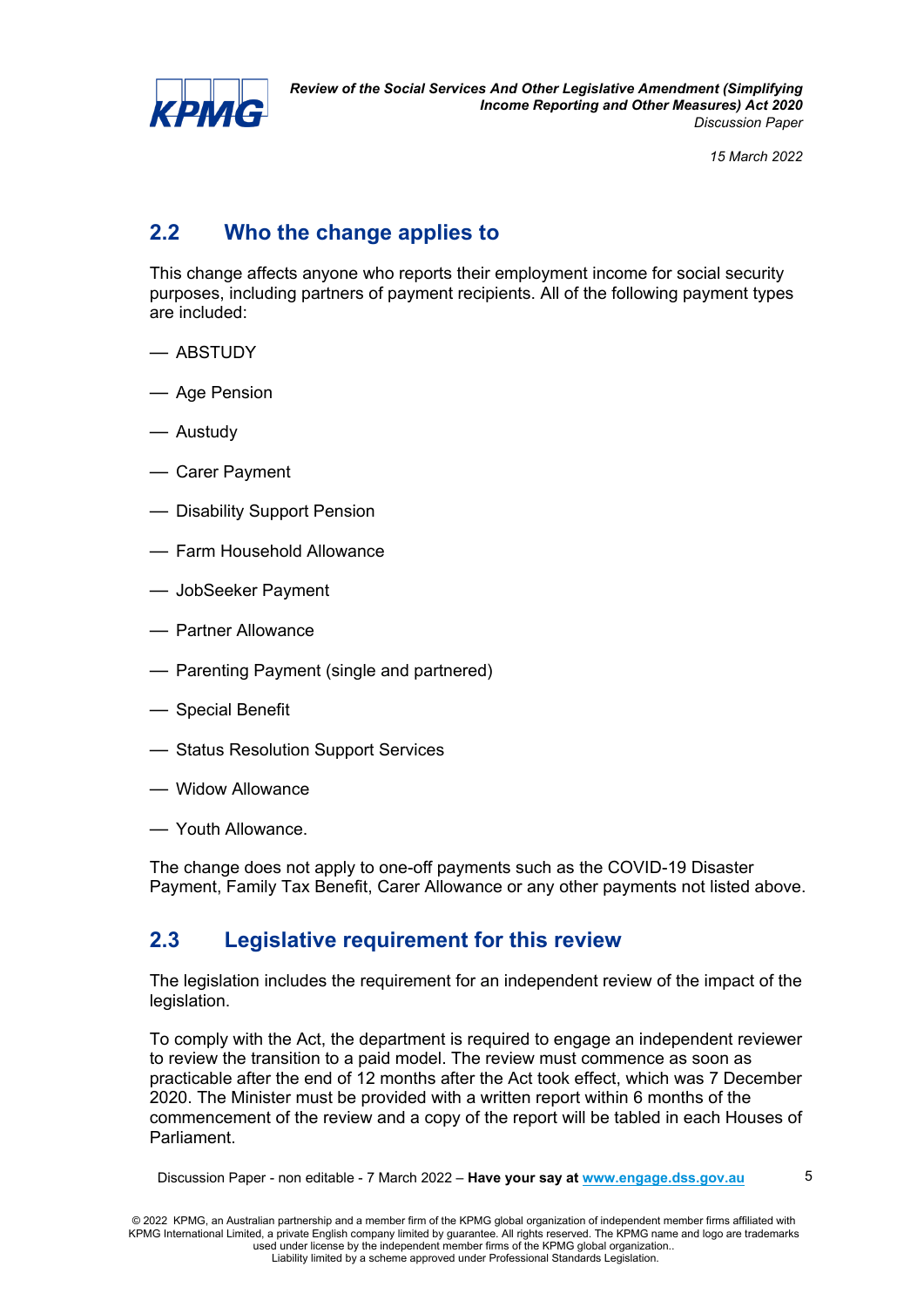

The Department of Social Services has engaged KPMG to conduct this review. The public consultation forms the basis of the review.

### **2.4 Not in scope**

Reviewing policy and service delivery by the Department of Social Services, Services Australia, or other government agencies which is not directly related to changes arising from the *Social Services and Other Legislative Amendment (Simplifying Income Reporting and Other Measures) Act 2020* is not in scope.

For example, the following topics are not in scope of this review:

- using data from the Australian Tax Office's Single Touch Payroll system to pre-fill people's income amount based on what their employer reports their pay to be
- requirements to report employment income each fortnight
- the amount of income support provided.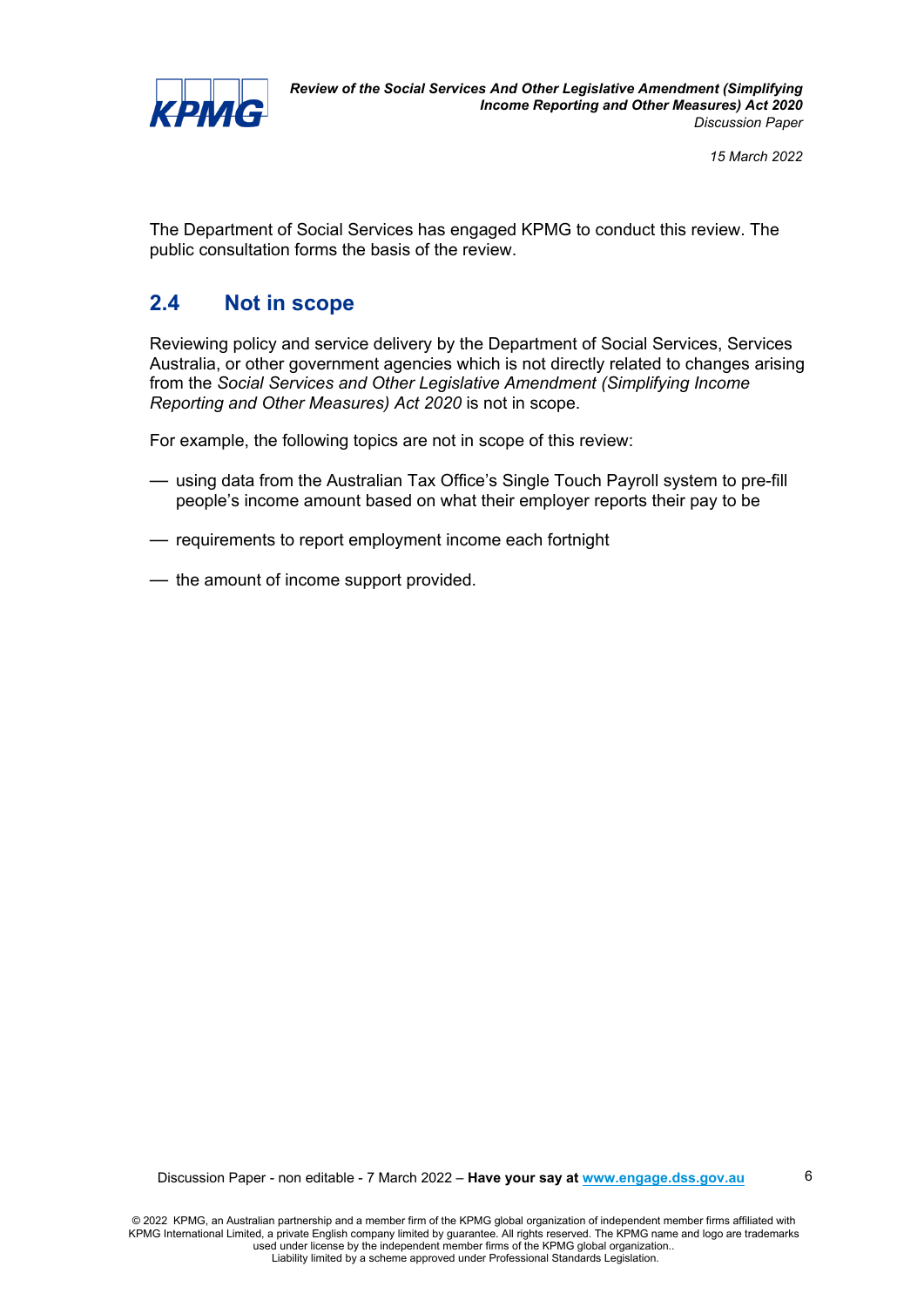

*Review of the Social Services And Other Legislative Amendment (Simplifying Income Reporting and Other Measures) Act 2020 Discussion Paper*

*15 March 2022*

# **3 Consultation Topics**

There are four topics we want to understand individuals and oranisations' views about:

- Changing from the old earned model to the current paid model what the transition was like
- Experiences since the change how effective the new model is
- Unintended consequences whether there were any unexpected outcomes
- Payments for people on a social security pension the impact for pensioners who receive a consistent monthly income from an employer.

Each of these topics is discussed in more detail below.

## **3.1 Changing from the old model to the current model**

The change from reporting earned income to reporting paid income happened on 7 December 2020. Services Australia advised everyone who was receiving a social security payment and reporting employment income at that time by sending letters, adding messages to reporting channels, and publicising the change via their website, radio and social media (Facebook, Twitter).

At the time, some people were required to do a one-off calculation to ensure they did not report the same income twice. They could do this through their myGov account or the Express Plus Centrelink mobile app or with staff assistance on the phone or in a Service Centre. An online calculator was also made available to help people understand what it meant for them.

We want to understand how effectively people were supported through this change and how easy it was to navigate.



## **3.2 Experiences since the change**

This review aims to understand what impact the change to income reporting has had on people who receive a social security payment. We want to know whether the change has made income reporting easier, more difficult, or remained about the same.

Discussion Paper - non editable - 7 March 2022 – **Have your say at [www.engage.dss.gov.au](http://www.engage.dss.gov.au/)**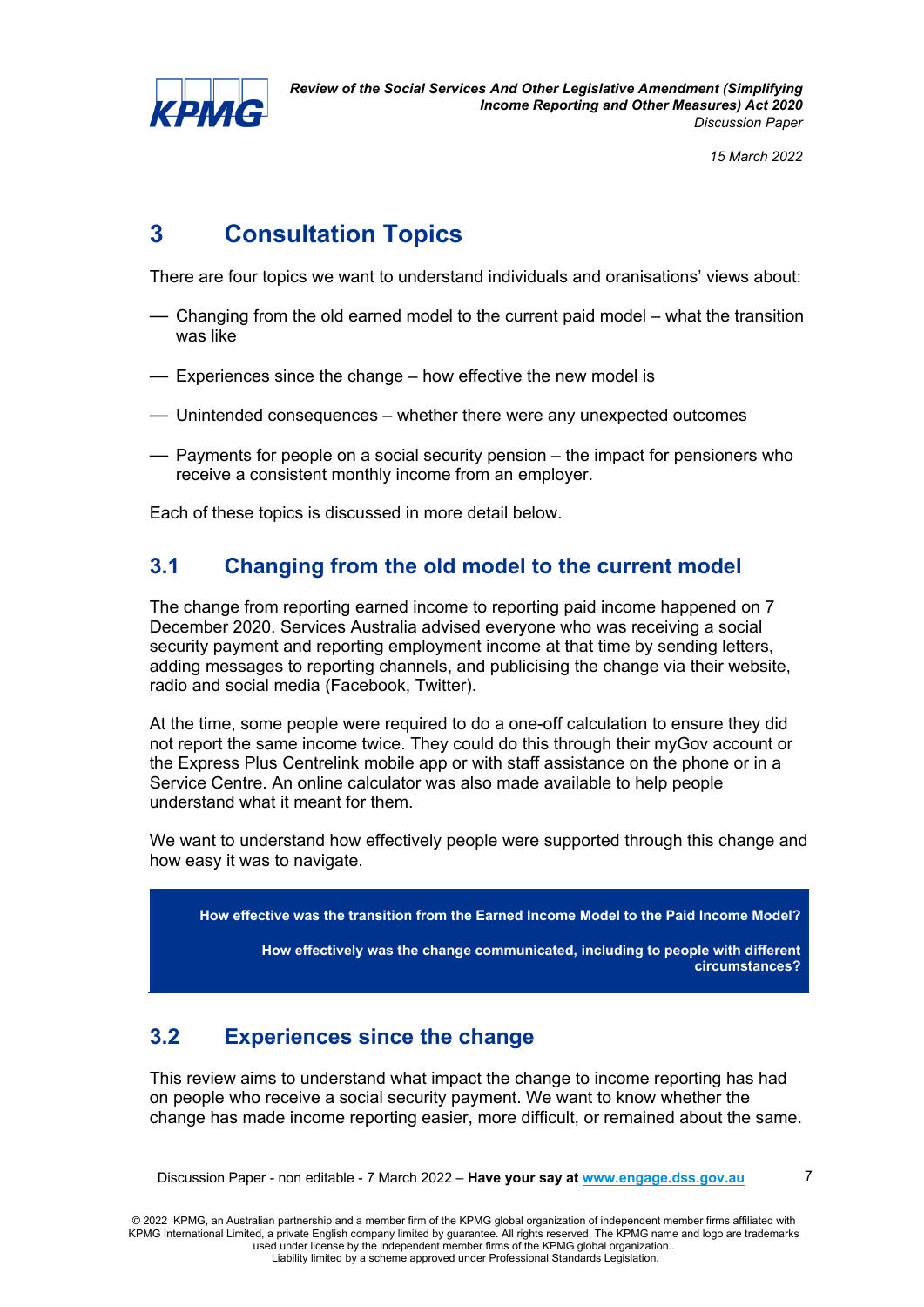

We appreciate this might be different for different cohorts of people, depending on what support they receive, how they are paid by their employer, and their personal circumstances. If individuals or organisations share their views with us via DSS Engage, we may some questions about their personal circumstances so we can understand who the change has had the most impact on.

We are also interested in how easy it is to understand communication and information about how to report income.

**Has the change to reporting paid income made reporting income easier, more difficult, or about the same?**

**What factors have made this easier or more difficult?**

**How easy is it to understand communication from Centrelink/Services Australia about the way to report income?**

### **3.3 Unintended consequences**

The change from reporting earned income to reporting paid income was expected to have made it easier for people to report the right amount of income to Centrelink.

Sometimes changes to policy or legislation can have unintended consequences – this means that something has happened as a result of the change that wasn't expected and may have made things more difficult. For example, the change might simplify one form, but make another form more complex.

If something has changed, we'd like to know how you've coped – what strategies you've had to put in place to address this.

**What impact has the change had? If there have been any unexpected outcomes from reporting paid income, what are they? What have people done differently as a result of the change?**

## **3.4 Payments for Pensioners**

This section relates to pensioners receiving a social security pension (a Disability Support Pension, Age Pension and the Carer Payment) who receive a consistent payment from an employer on a monthly basis.

Discussion Paper - non editable - 7 March 2022 – **Have your say at [www.engage.dss.gov.au](http://www.engage.dss.gov.au/)**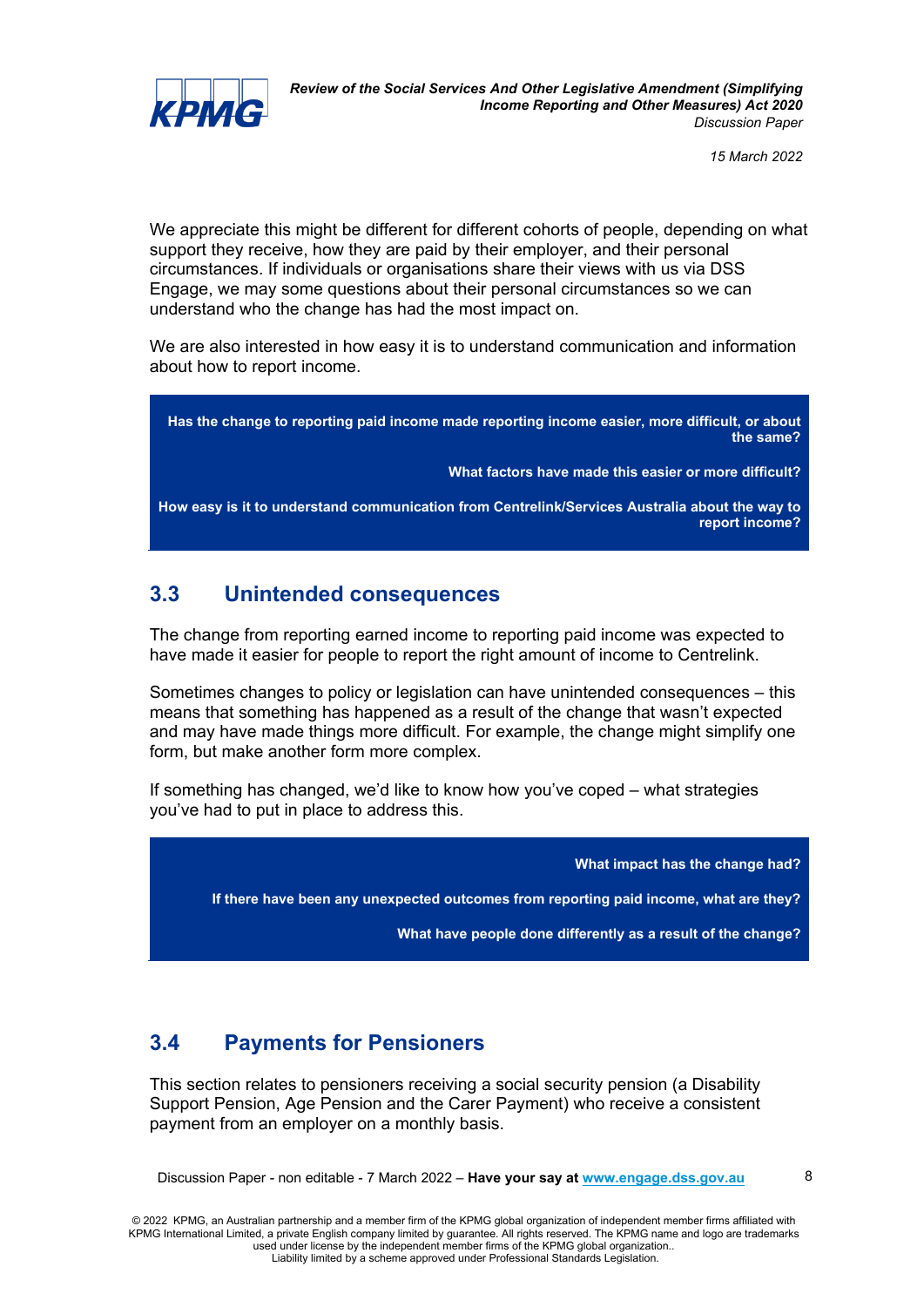

The legislation contains a specific clause to make sure this cohort of people do not experience fluctuations in their rate of pension as a result of the fact that they receive employment income monthly. It means that they do not need to report their income each fortnight or month to Centrelink, so the change to how to report earned income is not observed by the pension recipient.

Pensioners assessed this way will only be required to report to Centrelink if there is a change to their income.

**These questions relate specifically to people on a social security pension who receive regular, consistent payment from an employer on a monthly basis.**

**For people receiving a pension, has the change to reporting paid income made reporting income easier, more difficult, or about the same?**

**What factors have made this easier or more difficult?**

**Have people experienced unexpected fluctuations in their rate of pension as a result of reporting employment income?**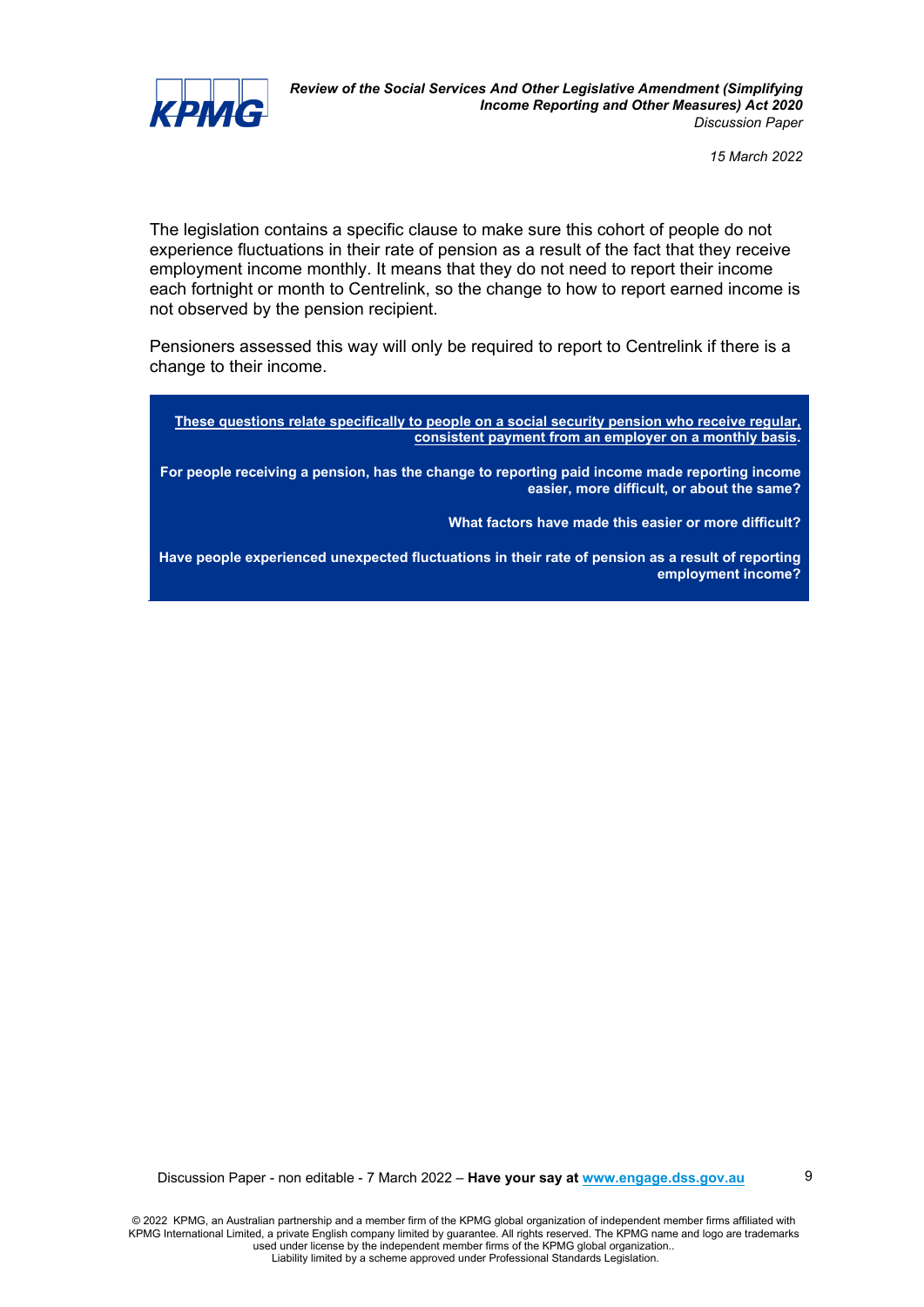

## **4 How to have your say**

We want to hear from anyone who receives a social security payment or is the nominee or partner of a person receiving a social security payment as outlined in section 2.2.

We particularly want to hear from people who received social security payment prior to 7 December 2020, and who have continued to receive a social security payment since that date. This is because you will have experienced the change from the Earned Income Model to the Paid Income Model.

We also want to hear from organisations and groups who represent or advocate on behalf of people receiving a social security payment.

Consultation is open from 15 March 2022 to 22 April 2022. During this time, individuals and organisations can submit their views via the DSS Engage platform, by either:

- taking part in a short survey; or
- lodging a written submission.

The short survey invites responses from both individuals and organisations. The survey asks questions related to:

- Demographics to ensure we're consulting with a range of different stakeholders
- Overall experience with the income reporting process
- Changes in the experience of reporting income since the legislative change was implemented
- Awareness of the legislative change at the time of transition
- Challenges during the transition process
- Impacts of the legislative change (including for those receiving Pensioner Payments).

Written submissions are less prescriptive in nature and can be submitted in the preferred structure and style of an organisation or individual.

All views will be considered. Responses will not be visible to anyone else and will not be directly attributed back to any individual or organisation. More information about how feedback will be used is available on DSS Engage.

Please email **[incomereporting@kpmg.com.au](mailto:incomereporting@kpmg.com.au)** with any questions.

Discussion Paper - non editable - 7 March 2022 – **Have your say at [www.engage.dss.gov.au](http://www.engage.dss.gov.au/)**